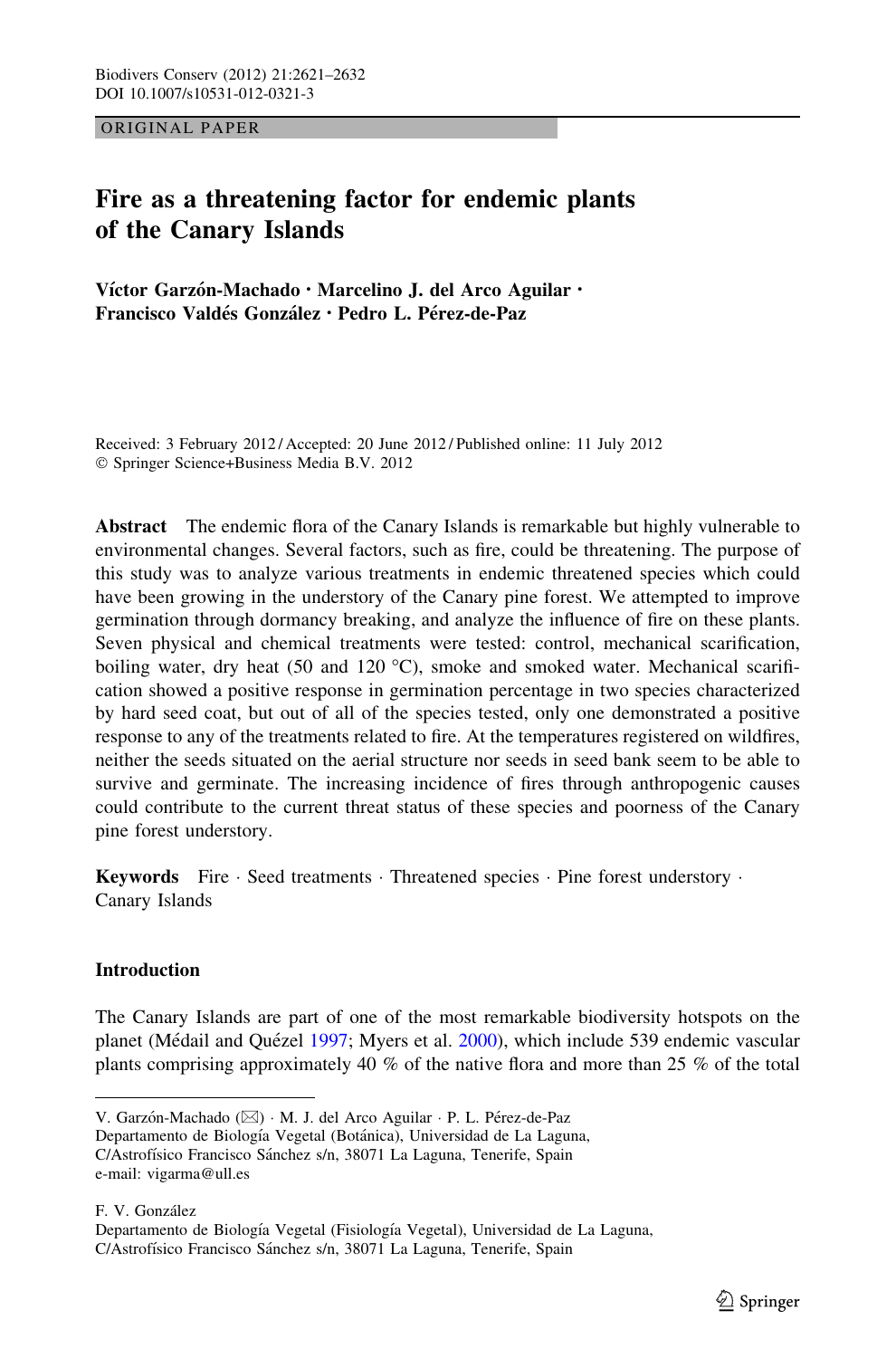flora (Acebes et al. [2010](#page-9-0)). This endemic diversity is highly vulnerable to environmental changes, especially disruptive and destructive alterations through human interference (Bramwell [1990](#page-9-0)). Accordingly, vegetation communities have an important endemic element.

The Canary pine forest is the most widespread plant community throughout the archipelago (Del Arco et al. [2010\)](#page-10-0). It is dominated by the endemic Pinus canariensis, which is a species of Mediterranean affinity (Millar [1993](#page-10-0)) and a possible survivor of a subtropical mountain pine already present throughout the Mediterranean in the Tertiary (Klaus [1989\)](#page-10-0). The Canary pine forest also has a Mediterranean affinity, and in its typical appearance has been described as a poor formation in the understory species (Santos [1983;](#page-11-0) Pérez-de-Paz et al. [1994\)](#page-10-0). Several factors, including fire, could contribute to this poorness.

Wildfire is an important natural process for shaping Mediterranean climate ecosystems (Trabaud [1997](#page-11-0)), but the number of fires has increased in recent decades (Malkisnon et al. [2011\)](#page-10-0), modifying the floristic composition and threatening biodiversity (Arnan et al. [2006;](#page-9-0) Syphard et al. [2009](#page-11-0)). The current fire regime is producing negative effects, especially in the pine forests (Pausas et al. [2008](#page-10-0)). Human activity has significantly impacted the increase of the frequency and severity of fires (Piñol et al. [1998\)](#page-11-0), which together with the effects of alien species and habitat transformation (i.e., urbanization, deforestation, etc.) are disturbing the biodiversity (Cowling et al. [1996\)](#page-9-0).

Fires are recurrent in the pine forests of the Canary Islands (Arévalo et al. [2001](#page-9-0)), where P. canariensis exhibits several morphological and physiological resistance traits, such as thick bark, thick buds, tall growth habit, deep rooting, longevity and sprouting capability, to name a few (Climent et al. [2004\)](#page-9-0). Nevertheless, some rare understory species do not show these characteristics, and they could be threatened by the incidence of fire. Today, species of different genera, such as *Cheirolophus, Convolvulus, Crambe, Helianthemum* and *Echium*, are primarily relegated to the steep slopes and pockets of developed soils on cliffs and can germinate and grow in the understory of the Canary pine forest in welldeveloped soils (Garzón-Machado et al. unpubl.).

In a recent study, we established the current floristic composition of the vegetation of natural areas (Caldera de Taburiente National Park), including pine forests (Garzón-Machado et al. [2011](#page-10-0)). In addition, we studied the effect of introduced herbivores (Garzón-Machado et al. [2010](#page-10-0)), suggesting their contribution to the poverty of this plant community. In the present study, we evaluated the germination rate of several species, which could have been integrated in the natural pine forest understory, to determine the causes underlying the poverty of this plant community.

The aim of this study was to characterize the effects of various treatments on several threatened species associated with pine forests, improve germination through dormancy breaking and analyze the influence of fires on these plants.

## Methodology

# Plant material

We selected five low-phanerophyte endemic species: Cheirolophus arboreus (Asteraceae), Convolvulus fruticulosus (Convolvulaceae; a low woody climber), Crambe microcarpa (Brassicaceae), Echium webbii (Boraginaceae) and Helianthemum cirae (sp. nov., Santos [1993\)](#page-11-0) (Cistaceae). These species, except C. fruticulosus, which also grows in El Hierro and Tenerife, are exclusively found in La Palma. These plants primarily grow on steep slopes,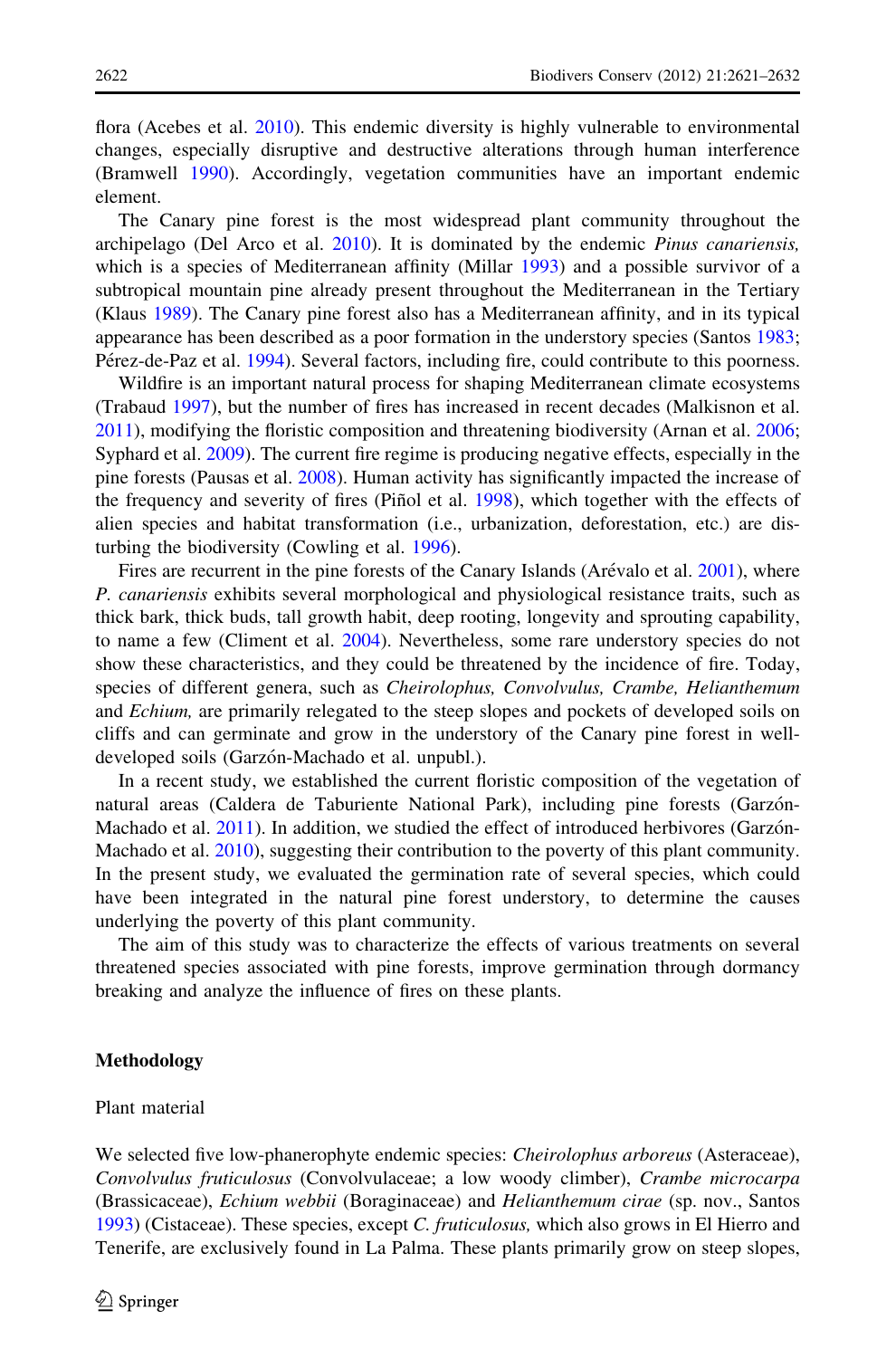soil-bearing ledges and soil-pockets on the cliffs of pine forests; notably,  $E$ , webbii appears outside these environments and can be observed sparsely growing in the pine forest. H. cirae, a rare local endemism, has only been observed in pine forests. Other species that exceed this habitat (Gómez-Campo et al. [1996](#page-10-0); Bramwell and Bramwell [2001](#page-9-0)) are C. fruticulosus, which also grows in coastal cliffs and thermo-sclerophyllous woodland, and C. arboreus, C. microcarpa and E. webbii, which are also observed growing in the evergreen laurel forest.

These species belong to genera with a high percentage of endemicity and vulnerability (Fig. 1). Among the selected species, C. arboreus is classified as critically endangered (CR) (Ban˜ares et al. [2003](#page-9-0)) or endangered (Moreno [2008\)](#page-10-0), and C. fruticulosus and C. microcarpa are vulnerable (Moreno [2008](#page-10-0)). Although CR, H. cirae has been provisionally excluded from the red list (Moreno [2008](#page-10-0)) because it has not been validly published.

The seeds were collected from as many individuals as possible, each one from a single natural population of La Palma (Table [1;](#page-3-0) Fig. 1) and stored under laboratory conditions (controlled temperature and low humidity) until further use. To verify seed viability, and utilize seeds with adequate viability, a tetrazolium test (TZ) was performed before applying the different germination treatments.

## **Treatments**

Seven treatments were tested: control, mechanical scarification, boiling water, dry heat (two temperatures), smoke and smoke solution. All necessary laboratory equipment was



Fig. 1 Geographical location and table showing the high endemicity and vulnerability rate of the genera studied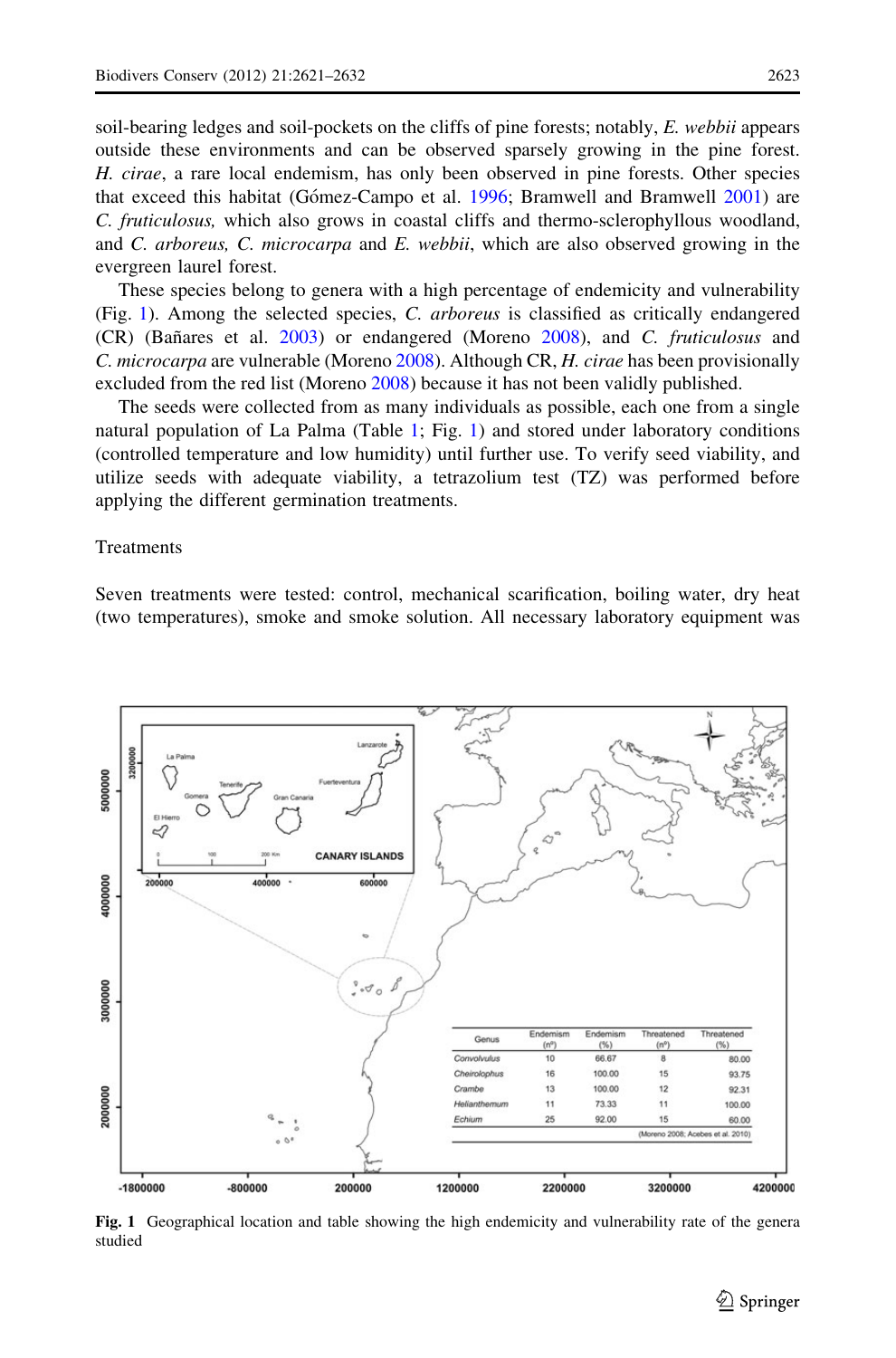| <b>Species</b>  | Collection date | $N^{\circ}$ of individuals | % Viability (TZ) |
|-----------------|-----------------|----------------------------|------------------|
| C. arboreus     | Aug'09          | 20                         | 73               |
| C. fruticulosus | Jul'09          | 25                         | 87               |
| C. microcarpa   | Sep'09          | 16                         | 84               |
| E. webbii       | Jun'09          | 320                        | 74               |
| H. cirae        | Jun'09          | 60                         | 96               |

<span id="page-3-0"></span>Table 1 Data for the seeds used in experiment

Experiment date: Jul'11–Sep'11; Oct'11–Dec'11 (heat  $(50 °C)$  and boiling water treatments)

previously sterilized. In addition, the seeds were soaked in NaClO  $(1-2 \%)$  for 5 min as an antifungal pretreatment.

Mechanical scarification was induced by the abrasion of the seeds between two sheets of fine-grained sandpaper. For the boiling water treatment, the seeds were immersed in 500 ml of boiling distilled water (100  $^{\circ}$ C), and subsequently cooled to room temperature for 24 h. The dry heat treatments were performed using an electric oven at 50  $\degree$ C for 10 min and 120 °C for 5 min. These treatments were selected based on the results obtained in previous studies (Herranz et al. [1998;](#page-10-0) Moreira et al. [2010](#page-10-0)). These temperatures are the extremes of the range registered during wildfires in the upper layer of the soil (0–5 cm depth) (DeBano et al. [1977;](#page-9-0) Trabaud [1979](#page-11-0); Bradstock and Auld [1995](#page-9-0)), where the majority of the seed bank is primarily concentrated (Simpson et al. [1989\)](#page-11-0). The 50  $^{\circ}$ C treatment was not applied to C. arboreus and C. microcarpa because there were not enough seeds.

The smoke effect was tested using two different methods: direct smoke and smoked water solution. The direct smoke was generated using an ordinary beekeeper's smoker to burn a mixture of dry and fresh plant material (De Lange and Boucher [1990\)](#page-9-0) gathered from the surrounding vegetation (mainly pine material) (Gilmour et al. [2000\)](#page-10-0). The smoker was used to pump smoke into a closed vacuum chamber containing the seeds for 30 min (De Lange and Boucher [1990](#page-9-0)). The second smoke treatment was conducted with a smoked water solution. A mixture of dry and fresh plant material was burned in a muffle furnace at  $185^\circ$  for 1 h, and the resulting ashes were immersed in 100 ml of distilled water with vigorous shaking. The resulting solution was decanted and filtered.

Four replicates of 25 seeds per treatment were made. The seeds were sown on two porous cellulose filter papers previously moistened with 3 ml of distilled water in 9-cm Petri dishes. The Petri dishes were incubated in a seed germinator at  $25/15$  °C under a 16 h light/8 h dark photoperiod. This photoperiod and temperature range was similar to the natural conditions in which these species are exposed. Three milliliters of distilled water was added as needed to maintain constant moisture during the experiments, and the germinating seeds were counted daily over a 60-day incubation period. The germination was measured as the emergence of a 2 mm radicle. The germinated seeds were removed from the dishes.

Statistical analysis

The germination percentages (mean value  $\pm$  SE),  $T_{50}$  (germination speed) and MGT (mean germination time) were calculated for each species. The  $T_{50}$  and MGT were calculated using the formulas previously described in Thanos and Doussi [\(1995](#page-11-0)) and Tompsett and Pritchard ([1998\)](#page-11-0), respectively. These two parameters were not calculated when the final germination percentage was equal to or less than 5 %.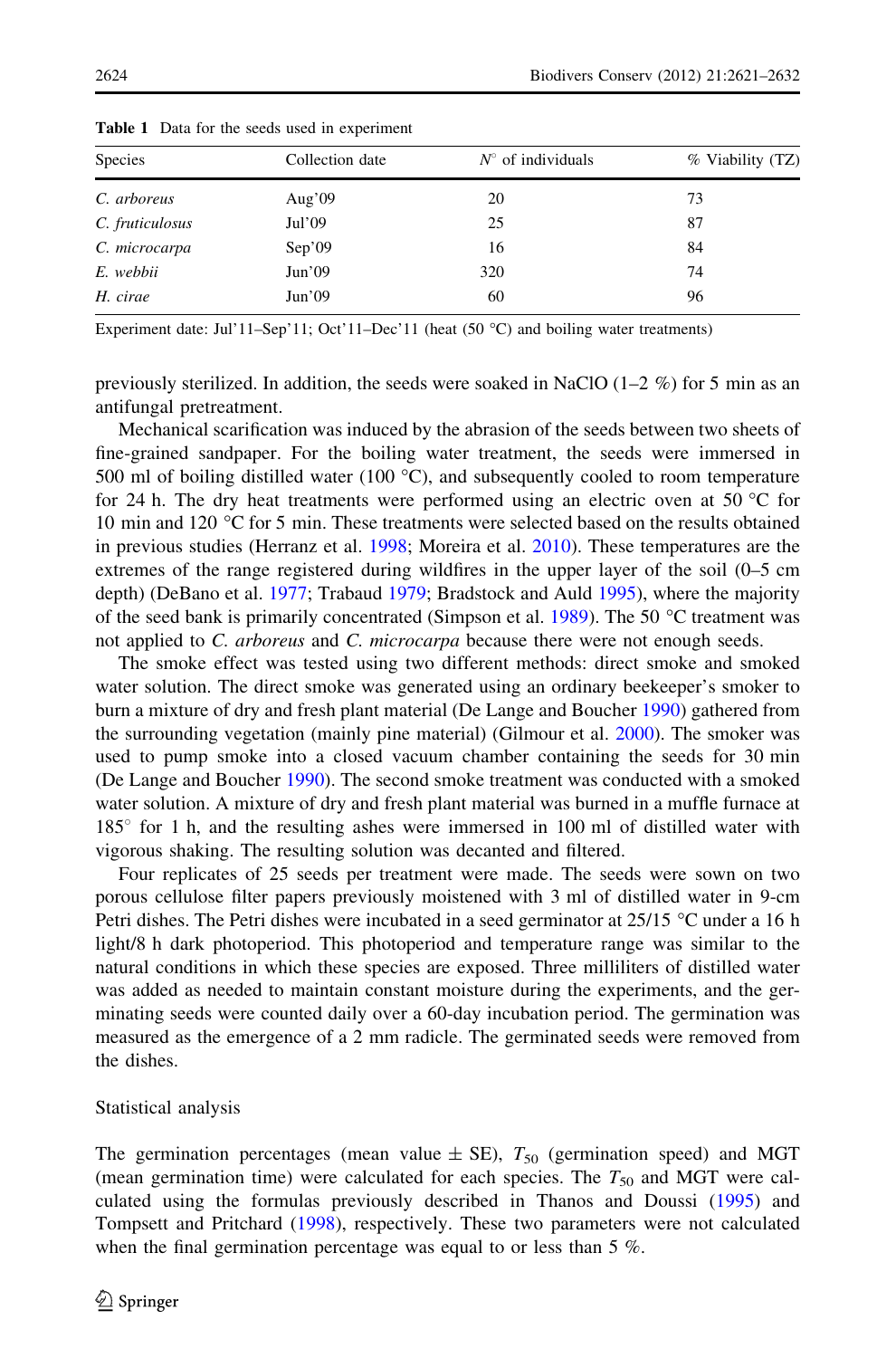The non-parametric Kruskal–Wallis test was used to identify the significance of the differences in the germination percentages among treatments because assumptions required for parametric testing could not be met. This test is appropriate for a low number of replicates. The post hoc Conover-Iman test was applied to detect differences ( $P<0.01$ ) in the comparison between the pairs of treatments. All analyses were performed using XLSTAT (Addinsoft [2012](#page-9-0)).

## Results

#### Germination percentage

The results of the TZ showed that the viability was higher than  $70\%$  in all species (Table [1](#page-3-0)). However, the germination percentage in the control for all species was lower (Table [2](#page-5-0)). Mechanical scarification enhanced germination in all species, except E. webbii. This treatment increased eightfold the germination percentage compared to control treatment in *H. cirae*. The effect of temperature was different at 50 and 120  $^{\circ}$ C. While the control values were not modified at 50  $^{\circ}$ C, at higher temperatures (120  $^{\circ}$ C), the germination in E. webbii, C. microcarpa and C. arboreus was reduced. Surprisingly, at 120 °C, the germination rate was increased in  $C$ . *fruticulosus*. The effect of high temperature through the boiling water also decreased germination, even reaching total inhibition (E. webbii, C. microcarpa and C. arboreus). Similar to the effects of incubation at higher temperatures, boiling also improved germination in C. fruticulosus. The effects of smoke and smoked water solution were less noticeable. Compared with the control treatment, the smoke treatment increased germination in C. microcarpa, while both treatments with smoke and smoked water solution increased germination in  $C$ . arboreus (Fig. [2](#page-5-0); Table 2).

The Kruskal–Wallis analysis was performed for each species separately, obtaining significant differences ( $P < 0.01$ ) between the treatments in all species (Table [3](#page-7-0)). Treatment with boiling water inhibited germination in E. webbii. The post hoc test showed that the others treatments did not significantly vary the germination percentage with respect to the control in this species. Mechanical scarification showed significant differences from the rest of treatments in H. cirae. The germination of C. microcarpa increased with smoke, but this effect was not significant with respect to the control. The only significant difference was observed between the control and boiling water treatments. Treatment with boiling water completely inhibited germination, as in C. arboreus. For this species, high temperatures through boiling water and heat (120  $^{\circ}$ C) were negatives, decreasing germination to 0 and 2 %, respectively. Finally, the only species that showed a significant increase in germination with the temperature was C. fruticulosus. The boiling water enhanced the germination percentage to 78 % compared with the 6 % observed in the control treatment. Heat (120  $^{\circ}$ C) and scarification also showed significant differences as compared with the rest of the treatments.

 $T_{50}$ 

The  $T_{50}$  value represents the time required to reach 50 % germination, which indicates germination speed. The earliest mean time for germination in all species was observed under the control and smoke treatments (Table [2\)](#page-5-0). Conversely, heat  $(120 \degree C)$ , boiling water and smoked water demonstrated a delay in  $T_{50}$ . The latter treatment showed a  $T_{50}$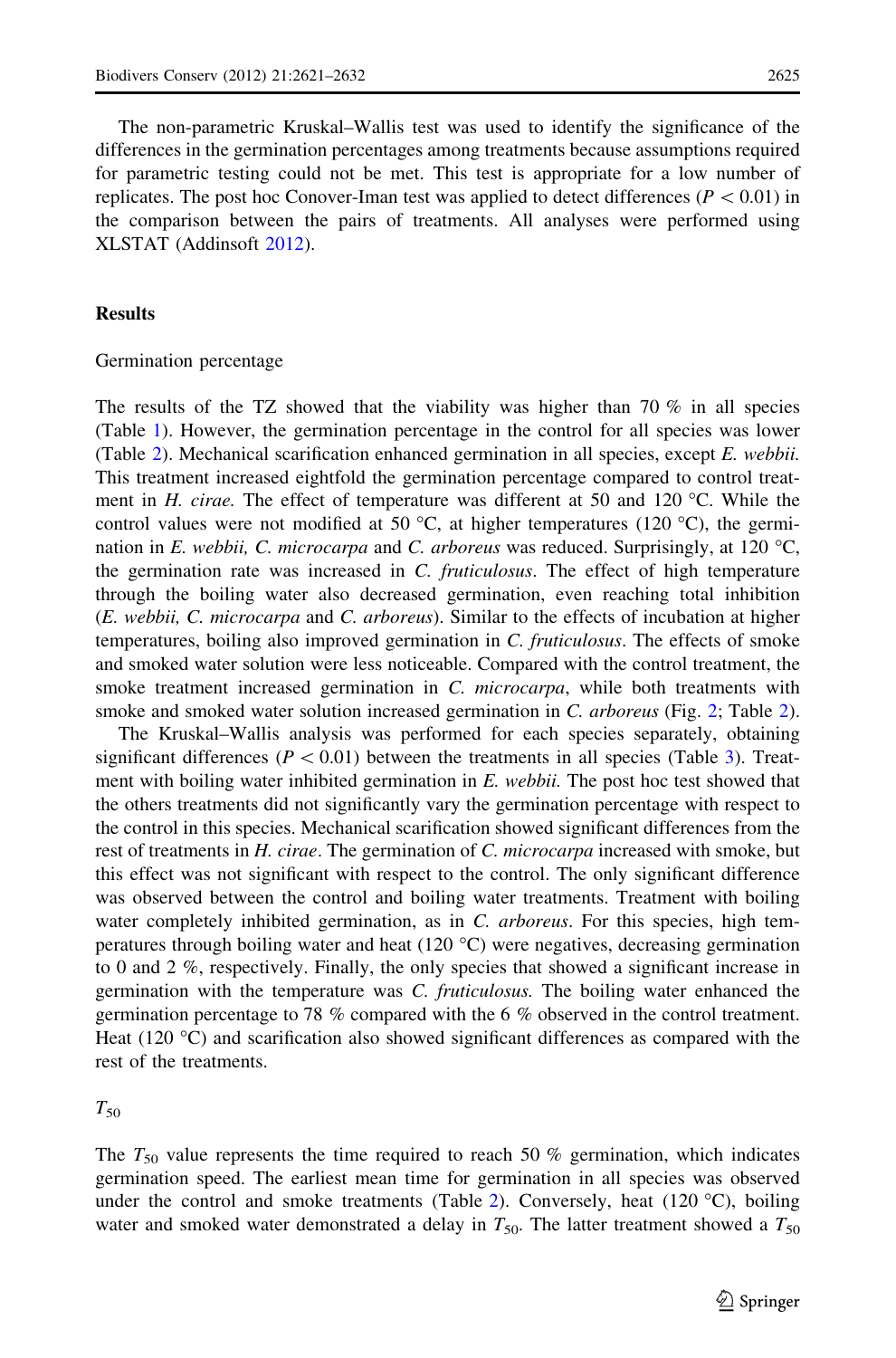<span id="page-5-0"></span>

|                          |                              | Table 2 The effect of the different treatments on the final germination percentage (mean value $\pm$ SE), $T_{50}$ (mean value in days $\pm$ SE) and MGT (mean value in days $\pm$ SE) |                  |                  |                  |                   |                   |
|--------------------------|------------------------------|----------------------------------------------------------------------------------------------------------------------------------------------------------------------------------------|------------------|------------------|------------------|-------------------|-------------------|
| Species                  | Germination (% $\pm$ SE)     |                                                                                                                                                                                        |                  |                  |                  |                   |                   |
|                          | Control                      | Smoke                                                                                                                                                                                  | Scarification    | Heat $(120oC)$   | Heat (50 °C)     | Smoked water      | Boiling water     |
| C. arboreus              | 9.29<br>$47 \pm 9$           | $63 \pm 10.75$                                                                                                                                                                         | $64 \pm 7.66$    | $2* + 2.00$      | $\frac{1}{2}$    | $62 + 3.83$       | $0.00 + 0.00$     |
| C. fruticulosus          | 6 ± 2.00                     | $5 + 2.52$                                                                                                                                                                             | $33* + 1.91$     | $45* \pm 1.91$   | $3 + 1.91$       | $1 \pm 1.00$      | $78* + 4.76$      |
| C. microcarpa            | 10.37<br>$25 \pm$            | $44 \pm 11.77$                                                                                                                                                                         | $29 \pm 1.00$    | $10 \pm 2.00$    | $\frac{1}{2}$    | $20 \pm 5.16$     | $0^{*} \pm 0.00$  |
| E. webbii                | 9.57<br>$55 \pm 9$           | $51 \pm 10.75$                                                                                                                                                                         | $28 + 7.83$      | $31 \pm 1.00$    | $54 \pm 8.71$    | $55 \pm 9.43$     | $0^{*} \pm 0.00$  |
| H. $cinae$               | .88<br>$12 \pm 5$            | $6 \pm 1.15$                                                                                                                                                                           | $97* + 1.00$     | $19 + 3.78$      | $6 + 3.46$       | $10 \pm 4.16$     | $4 \pm 1.63$      |
| $T_{50}$ (days $\pm$ SE) |                              |                                                                                                                                                                                        |                  |                  |                  |                   |                   |
| C. arboreus              | 4.34<br>$13.32 \pm 4$        | $9.75 \pm 2.10$                                                                                                                                                                        | $11.35 \pm 1.79$ | ă                | $\frac{0}{2}$    | $33.85* \pm 1.14$ | $\zeta$           |
| C. fruticulosus          | $8.33 \pm 4.34$              | $5.66 \pm 3.00$                                                                                                                                                                        | $19.00 \pm 3.13$ | $9.43 \pm 0.94$  | $\frac{C}{Z}$    | $\tilde{z}$       | $5.41 \pm 1.05$   |
| C. microcarpa            | $14.37 \pm 5.78$             | $11.18 \pm 1.28$                                                                                                                                                                       | $13.25 \pm 2.83$ | $19 + 5.72$      | $\frac{0}{2}$    | $21.67 \pm 4.80$  | $\overline{C}$    |
| $E.$ webbii              | $5.62 \pm 0.66$              | 5.81 $\pm$ 0.37                                                                                                                                                                        | $8.87 \pm 3.74$  | $11 \pm 1.22$    | 5.83 $\pm$ 0.49  | $7.14 \pm 1.18$   | $\frac{C}{Z}$     |
| $H.$ cirae               | $6.50 \pm 2.36$              | $4.62 \pm 1.32$                                                                                                                                                                        | $1.88 \pm 0.82$  | $25.62 \pm 3.74$ | $2.88 \pm 1.83$  | $11.50 \pm 6.11$  | $21.66 \pm 16.41$ |
| MGT (days $\pm$ SE)      |                              |                                                                                                                                                                                        |                  |                  |                  |                   |                   |
| C. arboreus              | $21.66 \pm 3.82$             | $16.17 \pm 2.93$                                                                                                                                                                       | $17.80 \pm 1.80$ | ă                | $\overline{S}$   | $30.10 \pm 2.00$  | $\zeta$           |
| C. fruticulosus          | $6.87 \pm 4.02$              | $7 \pm 3.51$                                                                                                                                                                           | $17.46 \pm 7.22$ | $11.98 \pm 0.57$ | $\sum_{i=1}^{n}$ | X                 | $7.52 \pm 0.92$   |
| C. microcarpa            | 7.58<br>$17.79 \pm 7$        | $12.08 \pm 1.10$                                                                                                                                                                       | $19.09 \pm 3.29$ | $24.25 \pm 6.37$ | $\frac{0}{2}$    | $25.47 \pm 5.46$  | $\sum_{i=1}^{n}$  |
| E. webbii                | $\overline{1}$<br>$8.91 \pm$ | $7.87 \pm 0.81$                                                                                                                                                                        | $12.07 \pm 5.91$ | $14.76 \pm 3.85$ | $8.14 \pm 1.15$  | $13.77 \pm 3.09$  | $\overline{C}$    |
| $H. \,cinae$             | $6.33 \pm 2.59$              | $5.12 \pm 1.32$                                                                                                                                                                        | $4.21 \pm 0.83$  | ± 2.93<br>28.23  | $3.18 \pm 1.63$  | $12.66 \pm 5.55$  | $16.62 \pm 12.86$ |
| numbers                  |                              | The results were obtained after 60 days. When germination was $\leq$ 5 %, the $T_{50}$ and MGT were not calculated NC. NO treatment was not performed because of low seed              |                  |                  |                  |                   |                   |

 $\underline{\textcircled{\tiny 2}}$  Springer

The pairwise comparison of the treatment with its corresponding control was significant (\*

 $P < 0.01$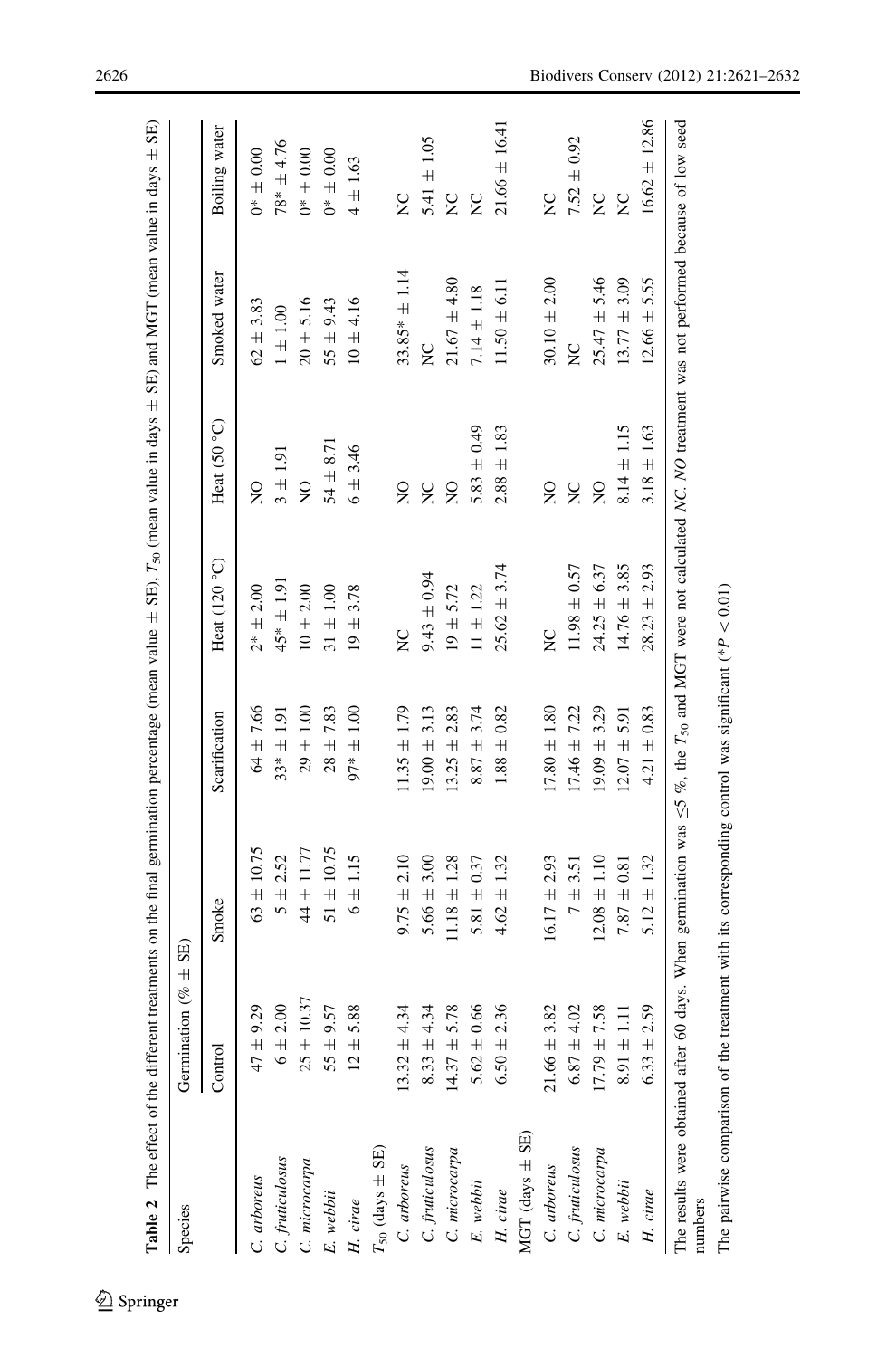<span id="page-6-0"></span>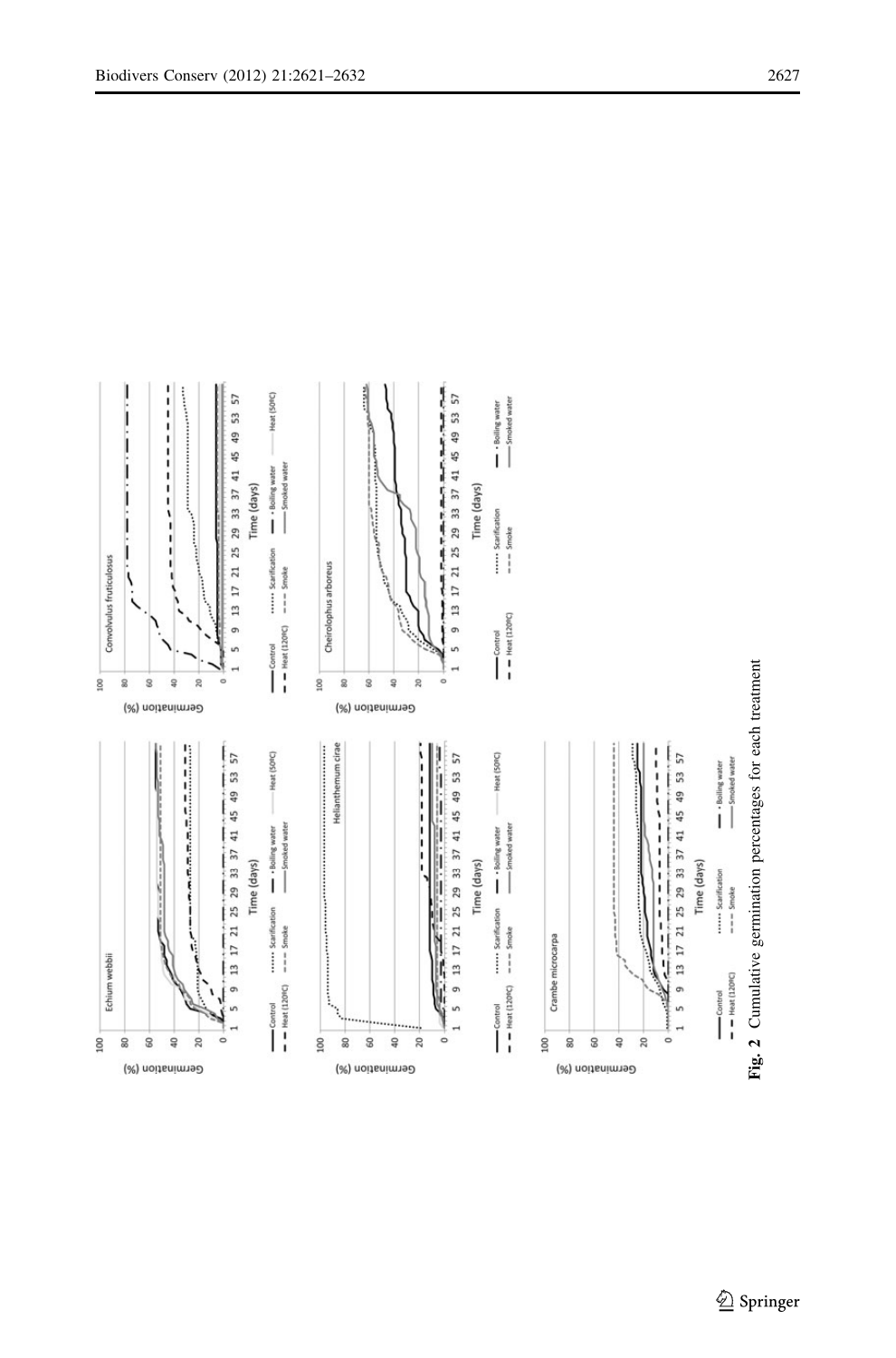| Species         | %Germination |           | $T_{50}$   |           | MGT        |          |
|-----------------|--------------|-----------|------------|-----------|------------|----------|
|                 | $\gamma^2$   | $P$ value | $\gamma^2$ | $P$ value | $\gamma^2$ | P value  |
| C. arboreus     | 17.010       | $0.000*$  | 8.650      | 0.018     | 7.566      | 0.040    |
| C. fruticulosus | 23.363       | $0.000*$  | 9.275      | 0.032     | 4.178      | 0.405    |
| C. microcarpa   | 14.510       | $0.003*$  | 3.858      | 0.452     | 3.932      | 0.434    |
| E. webbii       | 15.293       | $0.005*$  | 7.788      | 0.168     | 13.096     | $0.008*$ |
| H. cirae        | 15.298       | $0.003*$  | 13.664     | 0.013     | 10.562     | 0.081    |

<span id="page-7-0"></span>**Table 3** Results of Kruskal–Wallis analysis for germination percentage,  $T_{50}$  and MGT

Significant difference (\*  $P < 0.01$ ) among treatments

value of 33 days in *C. arboreus.* Mechanical scarification in *H. cirae* showed the lowest value of  $T_{50}$ .

The Kruskal–Wallis test applied to the data for the  $T_{50}$  (Table 3) did not show significant differences among the treatments.

# **MGT**

With regard to the mean germination time, heat  $(120 \degree C)$  and smoked water showed the highest values, with  $12-28$  and  $13-30$  days, respectively. The lowest values  $(3-6 \text{ days})$ were obtained in H. cirae with smoke, scarification and heat (50 °C) (Table [2\)](#page-5-0). The MGT values were higher in C. microcarpa and C. arboreus. The Kruskal–Wallis test showed no significant differences, except for  $E$ . webbii, but not with regard to the control (Table 3).

## **Discussion**

The germination of these five species in the absence of treatment is heterogeneous, with the best results observed in E. webbi and C. arboreus. The other three species showed low germination percentages despite the high viability.

Four of the five species were not positively influenced under smoke or thermic treatments; only C. fruticulosus was positively affected under the strongest thermic conditions. Smoke and smoked water did not affect the germination percentage of any species. Our results are consistent with the previously published results of other authors who studied various species distributed in Mediterranean environments (Buhk and Hensen [2006;](#page-9-0) Rivas et al. [2006;](#page-11-0) Gómez-González et al. [2008](#page-10-0)). The germination of Mediterranean species against smoke exposition is diverse (Keeley and Fotheringham [2000\)](#page-10-0). Moreira et al. ([2010](#page-10-0)) observed a positive response in eight of the thirty Mediterranean basin species studied (Primulaceae, Ericaceae and Lamiaceae); however, Buhk and Hensen [\(2006](#page-9-0)), who worked with twenty-one Mediterranean species, did not observe any response to smoke exposition. In any case, there is no direct relationship between the germination induced by smoke and fire-prone ecosystems (Bradshaw et al. [2011](#page-9-0)).

There was no effect under moderate heat treatment  $(50 °C)$  for any species. This temperature can easily be obtained during extreme summer heat waves in Mediterranean ecosystems (Keeley and Fotheringham [2000](#page-10-0); Bradshaw et al. [2011\)](#page-9-0). Therefore, this temperature is not necessarily tied to fire environments.

It is known that high temperatures crack the hard coats of some seeds, allowing water to filter into the embryo activating germination (Herranz et al. [1998\)](#page-10-0). However, if high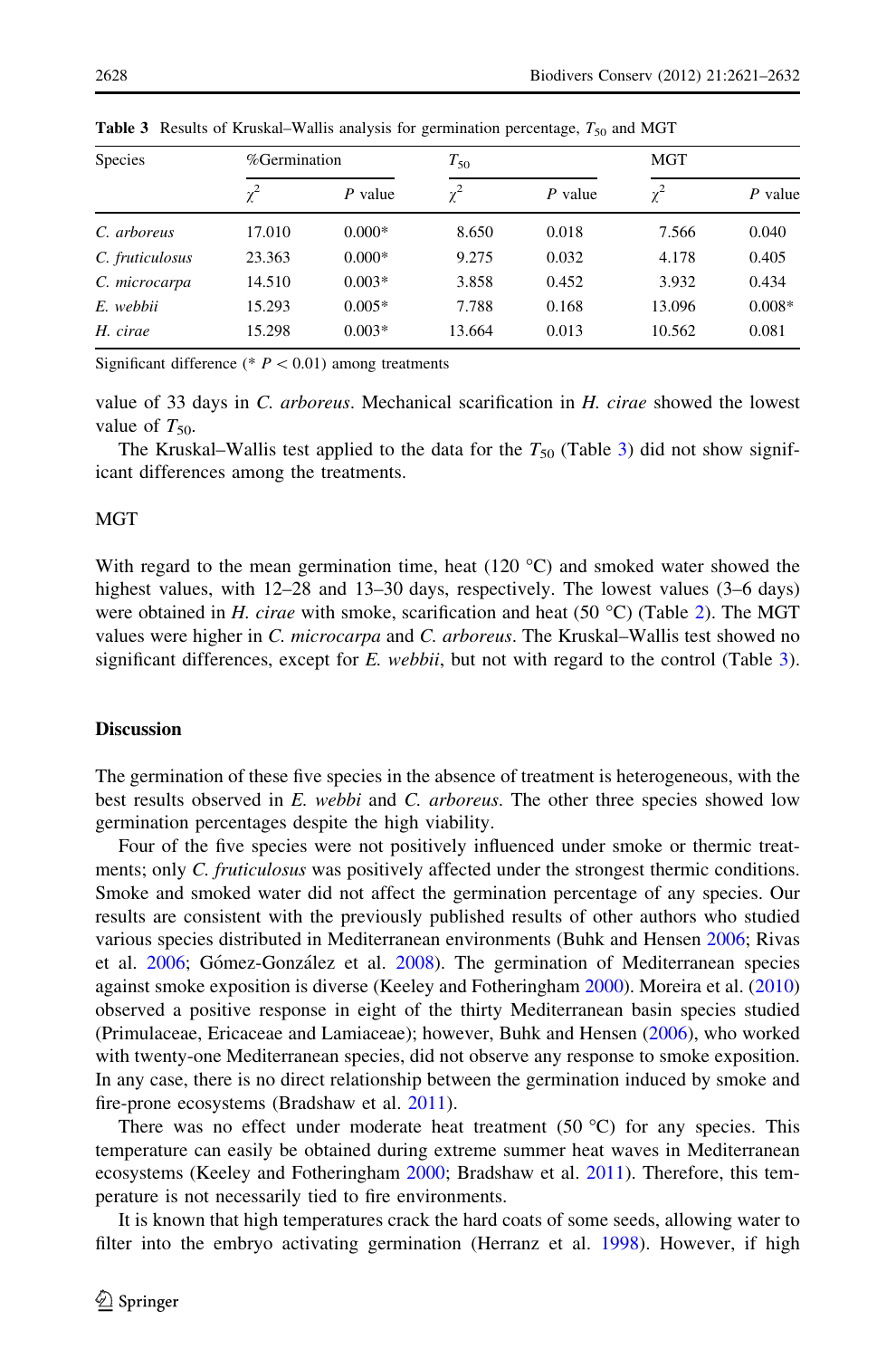temperature is applied for too long or if the seeds have a soft coat, heat can negatively affect the embryo, drying it to lethal levels (Reyes and Trabaud [2009\)](#page-11-0). The seeds of C. microcarpa, C. arboreus and E. webbi were extremely sensitive to boiling water treatment. Moreover, these seeds were not stimulated under high heat  $(120 \degree C)$ . Accordingly, these seeds seem not to be adapted to intense fires. Similar negative effects of high temperature were obtained for other Mediterranean species (Pérez-García and González-Benito [2006](#page-11-0); Luna et al. [2007](#page-10-0); Reyes and Trabaud [2009;](#page-11-0) Moreira et al. [2010\)](#page-10-0).

Conversely, high temperatures had a positive effect on C. fruticulosus. Convolvulaceae and other taxa characterized by hard seed coat are often heat-stimulated, which has also been interpreted as a trait to ensure post-summer germination in dry habitats (Keeley and Fotheringham [2000](#page-10-0)). These results are consistent with the current distribution of C. fruticulosus, mainly restricted to dry and warm habitats (Gómez-Campo et al. [1996;](#page-10-0) Del Arco et al. [2006](#page-10-0)).

The scarification treatment had a positive effect on the germination percentage in species with hard seed coats, such as H. cirae and C. fruticulosus, as scarification makes the seed coat more permeable to water. This treatment positively affected other Mediterranean species, including *Helianthemum* (Robles and Castro [2002](#page-11-0); Pérez-García and González-Benito [2006](#page-11-0)) and *Convolvulus* (González-Martín [1998;](#page-10-0) Jayasuriya et al. [2008](#page-10-0)). Scarification increased the germination percentage in C. microcarpa and C. arboreus as compared with the effects of high temperature treatments or its effect was similar (in E. webbii).

During a fire, temperatures at the soil surface can reach over  $1,100$  °C, decreasing to 150  $\degree$ C at 5 cm beneath the mineral soil (DeBano [2000\)](#page-9-0). For the plants studied, at these temperatures, neither the seeds situated on aerial structures nor seeds in the seed bank seem to be able to survive and germinate. Only a chance of survival could exist for C. fruticulosus. This species seems to use a similar mechanism as that of Chamaecytisus proliferus (Leguminosae) or *Cistus symphytifolius* (Cistaceae) (Pérez-García et al. [2008](#page-11-0)), which are two characteristic species of the pine forest understory (Del Arco et al. [2010\)](#page-10-0). Both of these species have a hard seed coat whose impermeability maintains dormancy. The coat is broken or weakened during a fire, allowing water penetration, breaking the dormancy, and thus stimulating germination. Regarding germination, this is the only positive relationship we could deduce between fire and the five species studied.

## **Conclusions**

In the Canary Islands, wildfire could be a natural agent for shaping the pine forest ecosystem in the past, and undoubtedly it should be considered the principal long-term perturbation influencing the Canary pine forest (Climent et al. [2004](#page-9-0)). However, the time intervals between successive wildfires could be lengthy, such as in other Mediterranean ecosystems (Trabaud [1997\)](#page-11-0). The frequency of fires has risen since the arrival of the human population to the islands (approximately 2,000 years ago). In fact, the number of fires has quadrupled from 1970 to 2010 by anthropogenic cause (ISTAC [2012\)](#page-10-0).

Although the Canary pine has the capacity to resprout after a fire (Otto et al. [2010](#page-10-0)), most of the species of the understory do not have this ability. The destructive role of fire is obvious, killing individuals and plants population (Buhk et al. [2007\)](#page-9-0). Thus, a large proportion of the future composition of the plant community depends on the seed bank (Parker and Kelly [1989](#page-10-0)). This study shows that seeds of these endemic species lose their capacity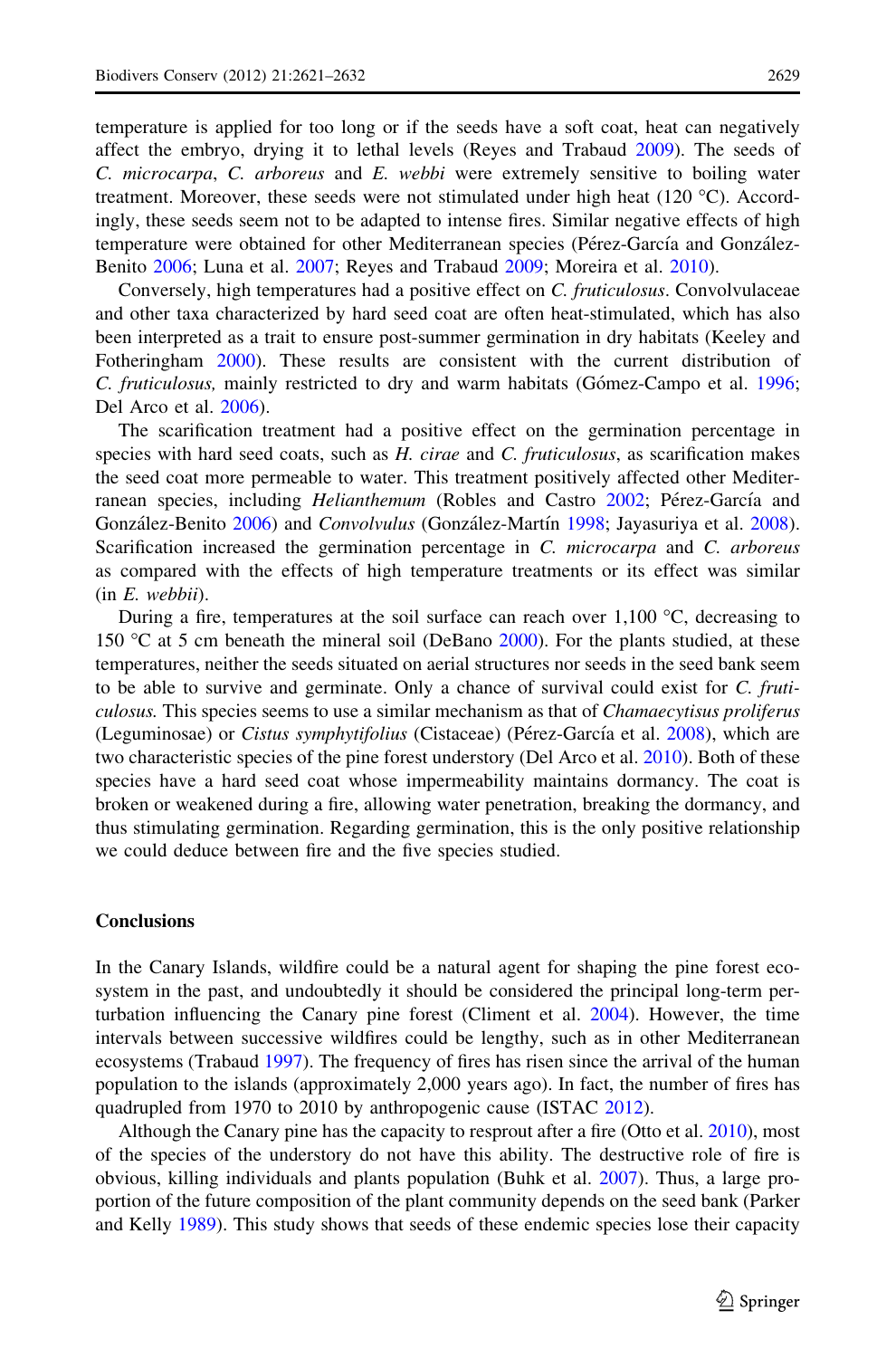<span id="page-9-0"></span>to germinate after fires and the repeated effects of fires could have caused their current disappearance within the pine forest understory for the depletion of the seed bank.

Species with hard seed coats, such as C. symphytifolius and C. proliferus, are among the few that could germinate (Pérez-García et al. [2008](#page-11-0)), and therefore, they persist. Consequently, the understory poorness of the pine forest could be related to the increased frequency of fires. This is a fact, which added to the strong effect of introduced herbivores in the Canary Islands, is seriously threatening endemic plants and consequently the biodiversity. In addition, frequent fires could facilitate the expansion of alien species, as in other Mediterranean ecosystems (Keeley et al. [2005\)](#page-10-0).

In the light of this study, we recommend conservation actions for threatened species, through applying treatments that improve germination, and we call for caution in asserting that fire enhances the Canary pine forest community (Arévalo et al.  $2001$ ), as the wildfire return interval for the Canary pine forest has not been determined.

Acknowledgments The authors would like to thank Alexandra Rodríguez and Raquel Hernández for their help with the daily seed count, and Antonio Rodríguez-Lerín for his hard work in collecting seeds. The authors would also like to thank Angel Palomares-Martínez, Aurelio Acevedo-Rodríguez, Mercedes Díaz and the maintenance team of Caldera de Taburiente National Park for their invaluable help. The authors would also like to acknowledge the critical revision and opinions of J. C. Luis-Jorge and Juana  $M^a$ González-Mancebo, who helped to improve the manuscript.

## References

- Acebes JR, León MC, Rodríguez ML, Del Arco MJ et al (2010) Pteridophyta, spermatophyta. In: Arechavaleta M, Rodríguez S, Zurita N, García A (eds) Lista de especies silvestres de Canarias. Hongos plantas y animales terrestres. Gobierno de Canarias, Santa Cruz de Tenerife, pp 119–172
- Addinsoft (2012) XLSTAT 2012.07.03. <http://www.xlstat.com>
- Arévalo JR, Fernández-Palacios JM, Jiménez MJ, Gil P (2001) The effect of fire intensity on the understory species composition of two Pinus canariensis reforested stands in Tenerife (Canary Islands). For Ecol Manag 148:21–29
- Arnan X, Rodrigo A, Retana J (2006) Post-fire recovery of Mediterranean ground ant communities follows vegetation and dryness gradients. J Biogeogr 33:1246–1258
- Bañares A, Blanca G, Güemes-Heras J, Moreno-Saiz JC, Ortíz-Núñez S (2003) Atlas y Libro Rojo de la Flora Vascular Amenazada de España. Dirección General de Conservación de la Naturaleza, Madrid
- Bradshaw SD, Kingsley WD, Hopper SD, Lambers H, Turner SR (2011) Little evidence for fire-adapted plant traits in Mediterranean climate regions. Trends Plant Sci 16(2):69–76
- Bradstock RA, Auld TD (1995) Soil temperatures during experimental bushfires in relation to fire intensity: consequences for legume germination and fire management in Southeastern Australia. J Appl Ecol 92:76–84
- Bramwell D (1990) Conserving biodiversity in the Canary Islands. Ann Mo Bot Gard 77:28–37
- Bramwell D, Bramwell Z (2001) Flores Silvestres de las Islas Canarias, 4th edn. Editorial Rueda, Madrid Buhk C, Hensen I (2006) "Fire seeders" during early post-fire succession and their quantitative importance in South-Eastern Spain. J Arid Environ 66:193–209
- Buhk C, Meyn A, Jentsch A (2007) The challenge of plant regeneration after fire in the Mediterranean basin: scientific gaps in our knowledge on plant strategies and evolution of traits. Plant Ecol 192:1–19
- Climent J, Tapias R, Pardos JA, Gil L (2004) Fire adaptations in the Canary Islands pine (Pinus canariensis). Plant Ecol 171:185–196
- Cowling R, Rundel PW, Lamont BB, Arroyo MK, Arianoutsou M (1996) Plant diversity in mediterraneanclimate regions. Trends Ecol Evol 11(9):362–366
- De Lange JH, Boucher C (1990) Autoecological studies on Audonia capitata (Bruniaceae). I. Plant-derived smoke as a seed germination cue. S Afr J Bot 56:188–202
- DeBano LF (2000) The role of fire and soil heating on water repellency in wildland environments: a review. J Hydrol 231–232:195–206
- DeBano LF, Dunn PH, Conrad CE (1977) Fire's effect on physical and chemical properties of chaparral soils. In: Mooney HH, Conrad CE (eds) Symposium on environmental consequences of fire and fuel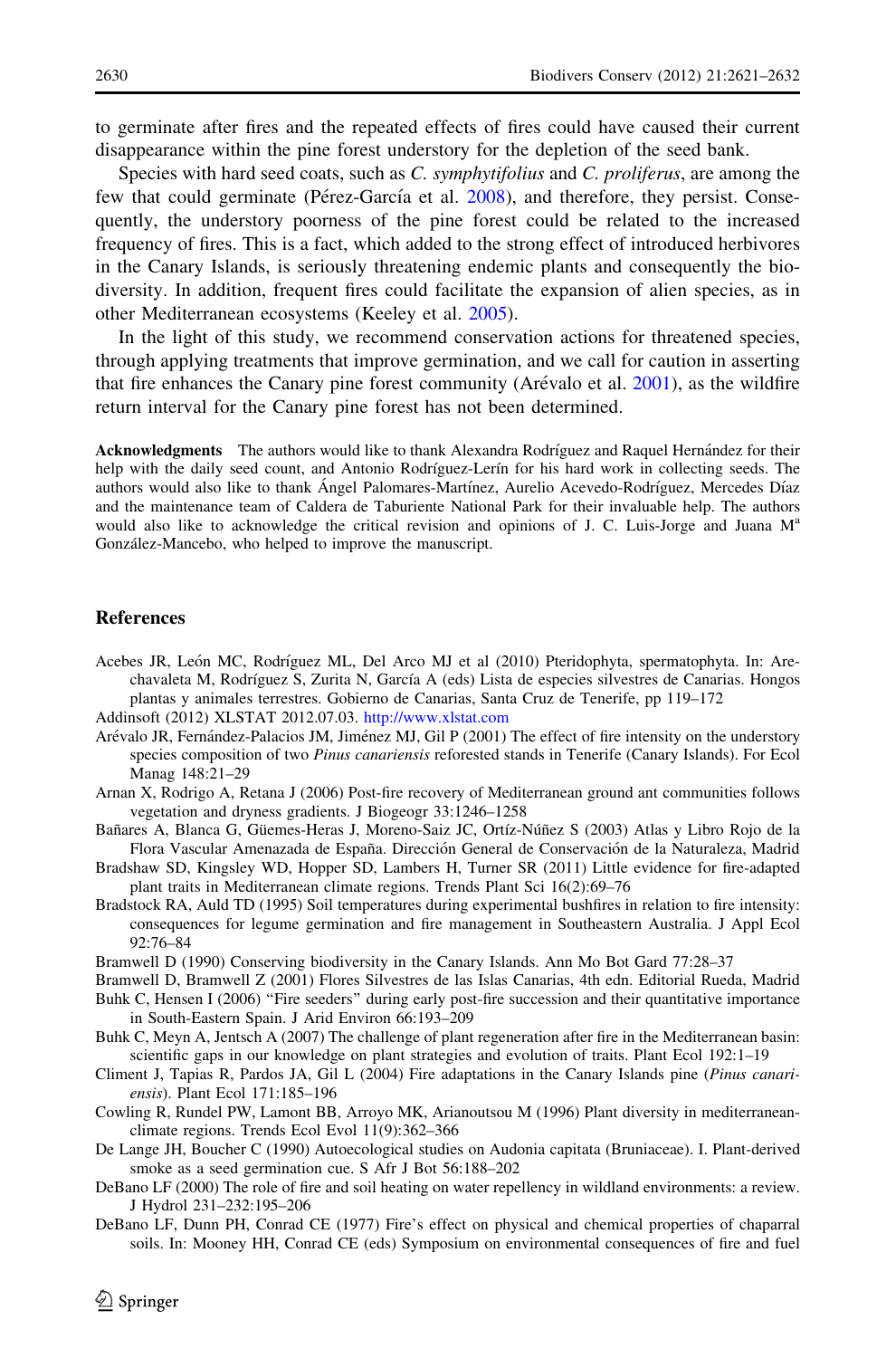<span id="page-10-0"></span>management in Mediterranean ecosystems. U.S.D.A. Forest Service General Technical Report WO3, Washington, DC, pp 65–74

- Del Arco MJ, Wildpret W, Pérez-de-Paz PL, Rodríguez-Delgado O, Acebes JR, García-Gallo A, Martín VE, Reyes-Betancort JA, Salas M, Bermejo JA, González R, Cabrera MV, García S (2006) Mapa de Vegetación de Canarias. GRAFCAN, Santa Cruz de Tenerife
- Del Arco MJ, González R, Garzón-Machado V, Pizarro B (2010) Actual and potential natural vegetation on the Canary Islands and its conservation status. Biodivers Conserv 19:3089–3140
- Garzón-Machado V, González-Mancebo JM, Palomares-Martínez A, Acevedo-Rodríguez A, Fernández-Palacios JM, Del-Arco-Aguilar M, Pérez-de-Paz PL (2010) Strong negative effect of alien herbivores on endemic legumes of the Canary pine forest. Biol Conserv 143:2685–2694
- Garzón-Machado V, Del-Arco-Aguilar M, Pérez-de-Paz PL (2011) A tool set for description and mapping vegetation on protected natural areas: an example from the Canary Islands. Biodivers Conserv 20:3605–3625
- Gilmour CA, Crowden RK, Koutoulis A (2000) Heat shock, smoke and darkness: partner cues in promoting seed germination in Epacris tasmanica (Epacridaceae). Aust J Bot 48:603–609
- Gómez-Campo C et al (1996) Libro Rojo de Especies Amenazadas de las Islas Canarias. Gobierno de Canarias, Santa Cruz de Tenerife
- Gómez-González S, Sierra-Almeida A, Cavieres LA (2008) Does plant-derived smoke affect seed germination in dominant woody species of the Mediterranean matorral of central Chile? For Ecol Manag 255:1510–1515
- González-Martín M (1998) Germinacion de especies endémicas canarias del género Convolvulus L. en Gran Canaria (Islas Canarias). Invest Agric Prod Prot Veg 13(3):307–318
- Herranz JM, Ferrandis P, Martínez-Sánchez JJ (1998) Influence of heat on seed germination of seven Mediterranean Leguminosae species. Plant Ecol 136:95–103
- ISTAC (2012) Viceconsejería de Medio Ambiente 2012.07.03. <http://www.gobiernodecanarias.org/istac>
- Jayasuriya KMGG, Baskin JM, Baskin CC (2008) Dormancy, germination requirements and storage behavior of seeds of Convolvulaceae (Solanales) and evolutionary considerations. Seed Sci Res 18:223–237
- Keeley JE, Fotheringham CJ (2000) Role of fire in regeneration from seed. In: Fenner M (ed) Seeds: the ecology of regeneration in plant communities, 2nd edn. CAB International, Wallingford
- Keeley JE, Keeley M, Fotheringham CJ (2005) Alien plant dynamics following fire in Mediterraneanclimate California shrublands. Ecol Appl 15:2109–2125
- Klaus W (1989) Mediterranean pines and their history. Plant Syst Evol 162:133–163
- Luna B, Moreno JM, Cruz A, Fernández-González F (2007) Heat-shock and seed germination of a group of Mediterranean plant species growing in a burned area: an approach based on plant functional types. Environ Exp Bot 60:324–333
- Malkisnon D, Wittenberg L, Beeri O, Barzilai R (2011) Effects of repeated fires on the structure, composition, and dynamics of Mediterranean maquis: short- and long-term perspectives. Ecosystems 14:478–488
- Médail F, Quézel P (1997) Hot-spots analysis for conservation of plant biodiversity in the Mediterranean basin. Ann Mo Bot Gard 84:112–127
- Millar CI (1993) Impact of the eocene on the evolution of Pinus L. Ann Mo Bot Gard 80:471–498
- Moreira B, Tormo J, Estrelles E, Pausas JG (2010) Disentangling the role of heat and smoke as germination cues in Mediterranean basin flora. Ann Bot 105:627–635
- Moreno JC (2008) Lista Roja 2008 de la flora vascular española. Dirección General de Medio Natural y Política Forestal, Madrid
- Myers N, Mittermeier RA, Mittermeier CG, Da Fonseca GAB, Kent J (2000) Biodiversity hotspots for conservation priorities. Nature 403:853–858
- Otto R, García-del-Rey E, Gil-Muñoz P, Fernández-Palacios JM (2010) The effect of fire severity on firstyear seedling establishment in a Pinus canariensis forest on Tenerife, Canary Islands. Eur J For Res 129:499–508
- Parker VT, Kelly VR (1989) Seed bank in California chaparral and other Mediterranean climate shrublands. In: Leck MA, Parker VT, Simpson RL (eds) Ecology of soil seed bank. Academic Press, San Diego, pp 231–256
- Pausas JG, Llovet J, Rodrigo A, Vallejo R (2008) Are wildfires a disaster in the Mediterranean basin?—A review. Int J Wildland Fire 17:713–723
- Pérez-de-Paz PL, Del Arco MJ, Rodríguez-Delgado O, Acebes JR, Marrero M, Wildpret W (1994) Atlas cartogra´fico de los pinares canarios III, La Palma. Viceconsejerı´a de Medio Ambiente. Consejerı´a de Política Territorial, Gobierno de Canarias, Santa Cruz de Tenerife